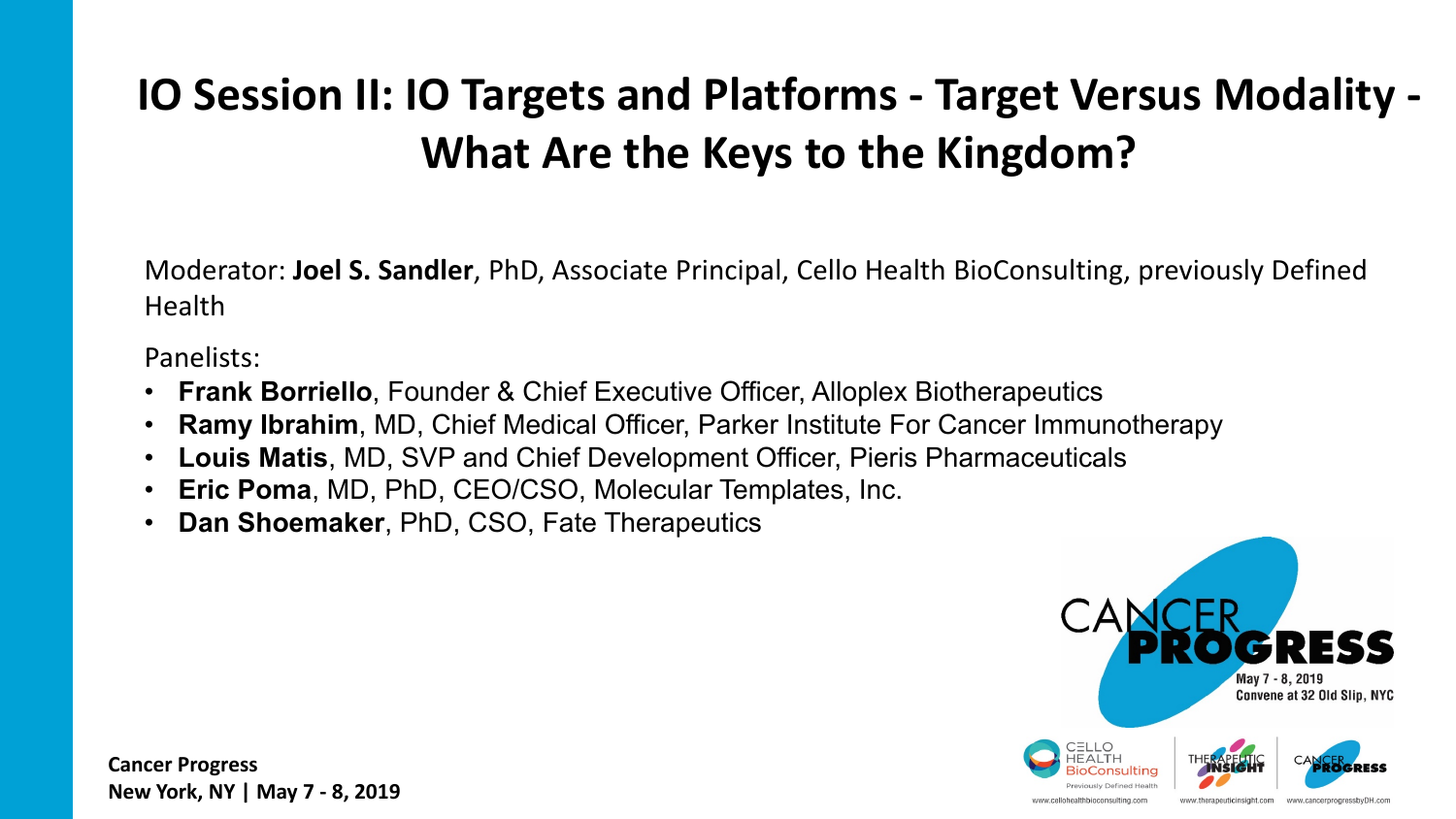## Modalities Positioned Along a Spectrum of Risk and Benefit



**Strengths/Opportunities Weaknesses/Threats Positioning** 

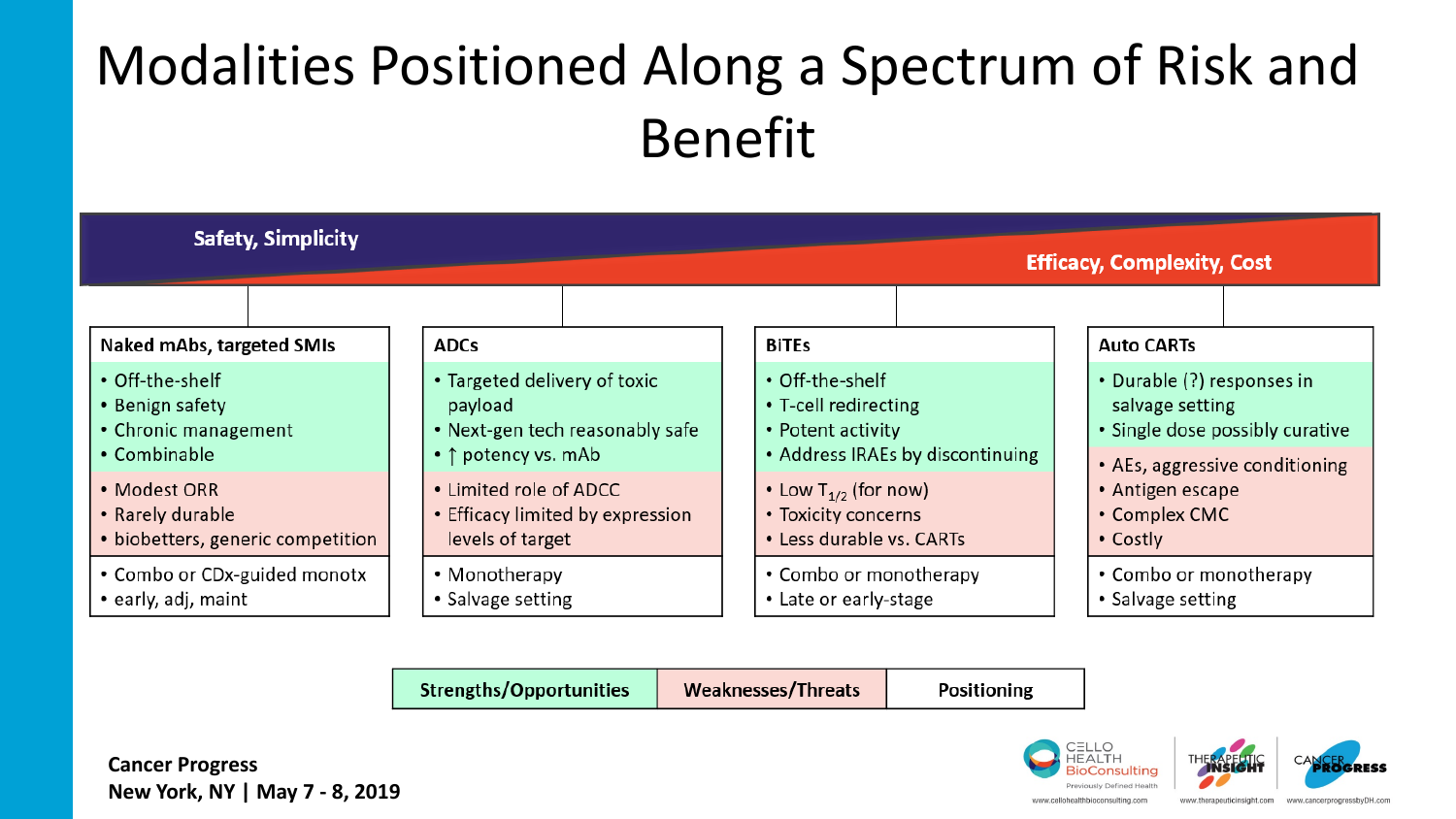## Limited Number of Clinical-Stage Targets (~60)

|               |     | No. Clinical-Stage Programs |                |               |     |     |       |            |              |         |            |   |            |     |   |          |                   |                |          |              |    |               |           |              |                     |                       |                   |                 |         |             |     |
|---------------|-----|-----------------------------|----------------|---------------|-----|-----|-------|------------|--------------|---------|------------|---|------------|-----|---|----------|-------------------|----------------|----------|--------------|----|---------------|-----------|--------------|---------------------|-----------------------|-------------------|-----------------|---------|-------------|-----|
| <b>Target</b> | ALL | AML                         | <b>Bladder</b> | <b>Breast</b> | 11D | CRC | DIBCL | Esophageal | 군            | Gastric | GBM/Glioma | 덮 | <b>UCC</b> | H&N | 로 | Leukemia | Lymphoid leukemia | Lymphoma       | Melanoma | Mesothelioma | MM | Neuroblastoma | <b>HI</b> | <b>NSCLC</b> | <b>Osteosarcoma</b> | <b>Ovarian cancer</b> | Pancreatic cancer | Prostate cancer | Sarcoma | <b>SCLC</b> | STS |
| <b>BCMA</b>   |     |                             |                |               |     |     |       |            |              |         |            |   |            |     |   |          |                   |                |          |              | 8  |               |           |              |                     |                       |                   |                 |         |             |     |
| CD123         |     | 5                           |                |               |     |     |       |            |              |         |            |   |            |     |   |          |                   |                |          |              |    |               |           |              |                     |                       |                   |                 |         |             |     |
| CD13          |     |                             |                |               |     |     |       |            |              |         |            |   |            |     |   |          |                   |                |          | 1            |    |               |           |              |                     |                       |                   |                 |         |             |     |
| CD138         |     |                             | 1              | 1             |     |     |       |            |              |         |            |   |            |     |   |          |                   |                |          |              | 1  |               |           |              |                     |                       |                   |                 |         |             |     |
| CD166         |     |                             |                | 1             |     |     |       |            |              |         |            |   |            | 1   |   |          |                   |                |          |              |    |               |           | 1            |                     | 1                     |                   | $\mathbf{1}$    |         |             |     |
| CD171         |     |                             |                |               |     |     |       |            |              |         |            |   |            |     |   |          |                   |                |          |              |    | 1             |           |              |                     |                       |                   |                 |         |             |     |
| CD19          | 7   |                             |                |               | 3   |     | 4     |            |              |         |            |   |            |     |   | 3        |                   | 6              |          |              |    |               | 3         |              |                     |                       |                   |                 |         |             |     |
| CD20          |     |                             |                |               | 6   |     | 1     |            | $\mathbf{1}$ |         |            |   |            |     |   |          |                   | $\overline{2}$ |          |              |    |               | 3         |              |                     |                       |                   |                 |         |             |     |
| CD22          | 5   |                             |                |               |     |     |       |            |              |         |            | 1 |            |     |   |          |                   |                |          |              |    |               |           |              |                     |                       |                   |                 |         |             |     |
| CD248         |     |                             |                |               |     |     |       |            |              |         |            |   |            |     |   |          |                   |                | 1        |              |    |               |           |              |                     |                       |                   |                 |         |             |     |

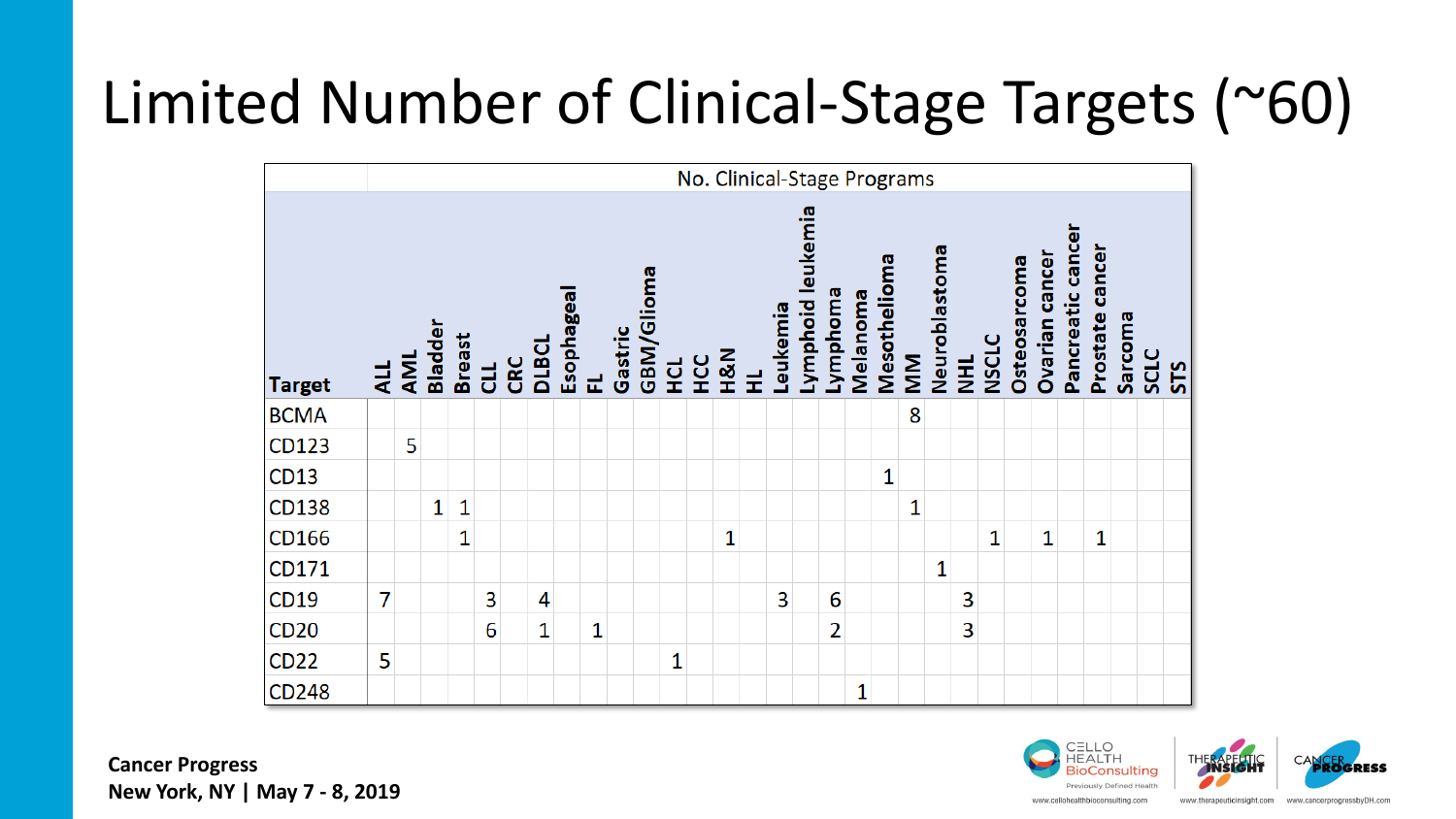# Finding the Optimal Target-Modality Pairing

- E.g.  $\alpha$ -CD20 mAbs vs.  $\alpha$ -CD19 CARTs in NHL
- Key considerations include:
	- Expression pattern (on- vs. off-tumor targeting)
	- Target biology (immunogenicity, oncogenicty)
	- Turnover rate and mechanism
	- Presence, types of proximal effector cells (warm vs. cold tumors)
	- IP, CMC, and other logistical considerations

**PAIRING SUMMER PRODUCE** WITH **CABERNET SAUVIGNON** 



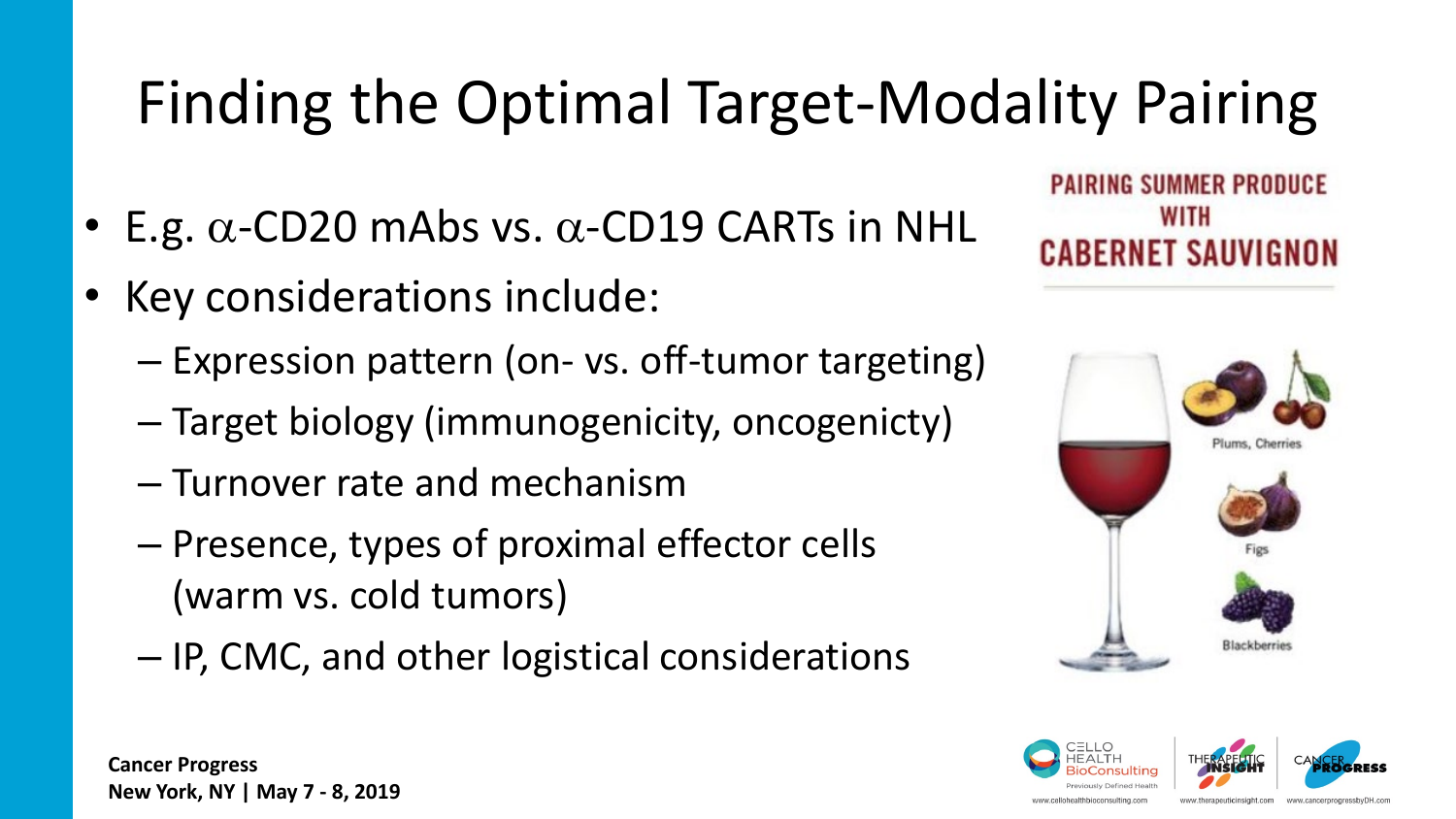## Enrichment of Target-Modality Pairings

| Number of Agents in Development<br>per Target, by Modality<br>$PC \rightarrow MRKT$ | HER <sub>2</sub> | CD19           | CD <sub>20</sub>    | PSMA           | <b>BCMA</b>              | CEA/CEACAM5    | CD33 | CD123          | EPCAM          | RORT           | <b>GPC3</b>    | <b>5T4</b>     | <b>B7H3</b> | P-cadherin | A33            | <b>CEACAM6</b> | <b>CEACAM1</b> | CLEC12A |
|-------------------------------------------------------------------------------------|------------------|----------------|---------------------|----------------|--------------------------|----------------|------|----------------|----------------|----------------|----------------|----------------|-------------|------------|----------------|----------------|----------------|---------|
| CAR-T cells                                                                         | $\mathbf{6}$     | 55             | $\ddot{\mathbf{6}}$ | 5 <sup>1</sup> | 12                       | $\overline{2}$ | 6    | $\overline{7}$ |                | $\mathbf{3}$   | $\ddot{\circ}$ |                |             |            |                | $\overline{2}$ |                |         |
| Antibody-drug conjugate                                                             | 45               | 10             | $\overline{7}$      | 12             | $\overline{2}$           | $\overline{2}$ | 9    | $\overline{4}$ | 8              | $\overline{2}$ |                | $\overline{2}$ | 4           | 3          | $\overline{2}$ |                |                |         |
| Bispecific/trispecific antibody                                                     | 20               | 15             | 12                  | $\overline{7}$ | 13                       | 5              | 5    | $\ddot{\circ}$ | $\overline{7}$ | $\overline{4}$ | 3              |                |             |            |                |                |                |         |
| Naked monoclonal antibody                                                           | 23               | 9              | 18                  |                |                          | 3              |      | $\overline{2}$ |                | 3              | 3              |                |             |            |                |                | $\overline{3}$ |         |
| Small molecule                                                                      | 33               |                |                     | 8              |                          |                |      |                |                | $\overline{3}$ |                |                |             |            |                |                |                |         |
| Cancer vaccine                                                                      | 32               |                |                     |                |                          | $\overline{4}$ |      |                |                |                |                |                |             |            |                |                |                |         |
| Fusion protein                                                                      | 12               | $\overline{4}$ | 6                   |                |                          | 3              |      | $\overline{2}$ |                |                |                |                |             |            |                |                |                |         |
| Other cell therapy                                                                  | $\mathbf{3}$     | 6              | $\mathbf{1}$        |                | $\overline{\mathcal{A}}$ |                |      |                |                |                |                |                |             |            |                |                |                |         |
| Peptide                                                                             | $\overline{A}$   |                |                     |                |                          |                |      |                |                |                |                |                |             |            |                |                |                |         |
| Oncolytic virus                                                                     |                  |                |                     |                |                          | 3              |      |                |                |                |                |                |             |            |                |                |                |         |
| Undefined                                                                           |                  |                | $\overline{1}$      |                |                          |                |      |                |                |                |                |                |             |            |                |                |                |         |
| Recombinant product                                                                 |                  |                |                     |                |                          |                |      |                |                |                |                |                |             |            |                |                |                |         |
| Other                                                                               |                  |                |                     |                |                          |                |      |                |                |                |                |                |             |            |                |                |                |         |

Source: Adis R&D Insight; Clarivate Analytics Cortellis, Cello Health BioConsulting

**Cancer Progress New York, NY | May 7 - 8, 2019**







www.cellohealthbioconsulting.com

www.therapeuticinsight.com www.cancerprogressbyDH.com